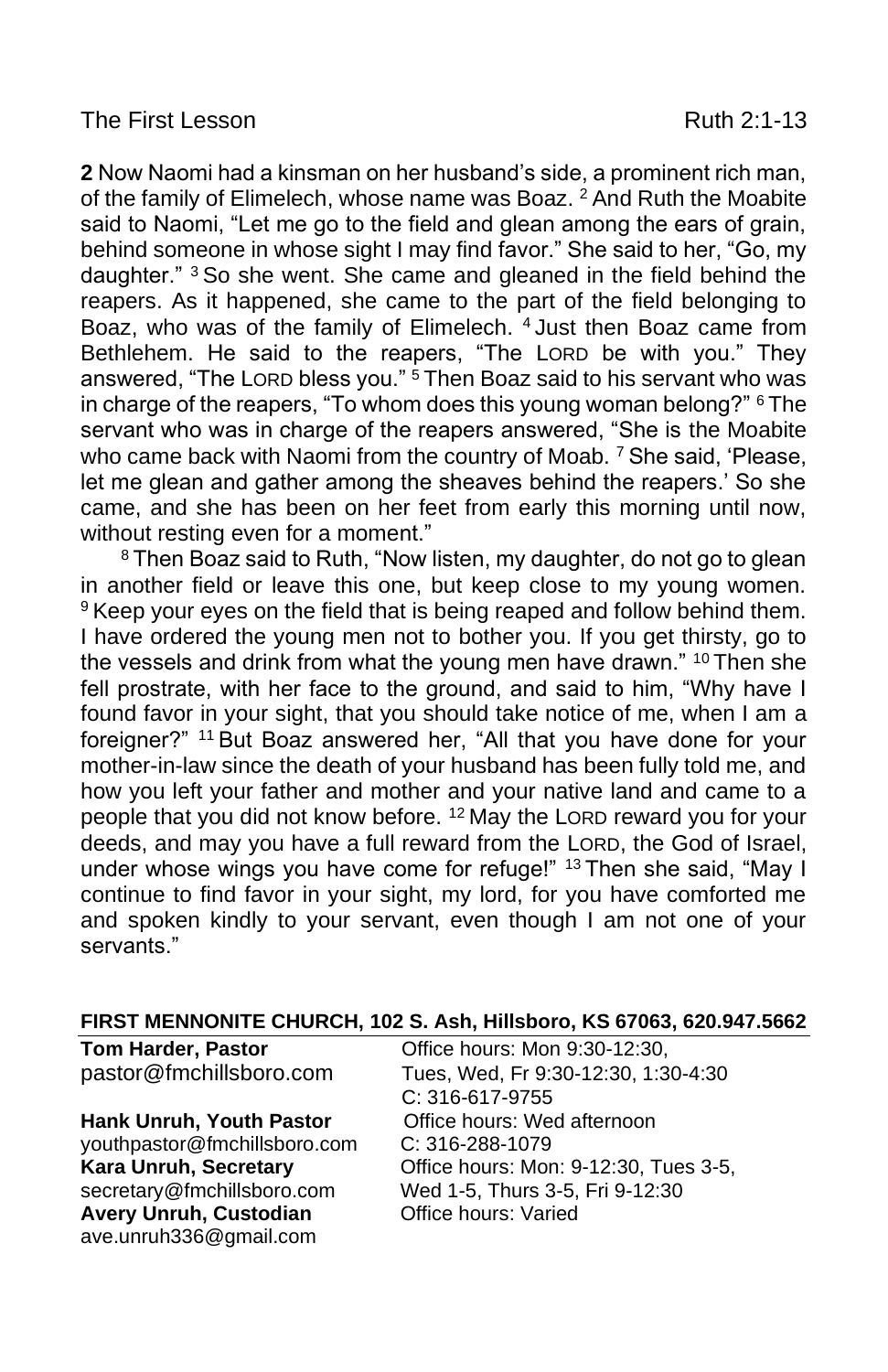

# **FIRST MENNONITE** CHURCH

 In Christ – Making Disciples through Loving Relationships.

Worship 10:30 a.m.

# **Sunday November 7, 2021**

*So Naomi returned together with Ruth the Moabite, her daughter-in-law, who came back with her from the country of Moab. They came to Bethlehem at the beginning of the barley harvest. (Ruth 1:22)*

#### **GATHERING**

| <b>Gathering Music</b>    |                    | <b>Shirley Baltzer</b> |
|---------------------------|--------------------|------------------------|
| Welcome and Announcements |                    | <b>Kelly Linnens</b>   |
| Prelude to Worship        |                    | <b>Shirley Baltzer</b> |
| *Call to Worship          | VT 851             | <b>Kelly Linnens</b>   |
| *Prayer                   |                    | VT 863                 |
| *Hymn                     | For All the Saints | VT 67                  |
| The First Lesson          |                    | Ruth 2:1-13            |
| <b>Hymn</b>               | Come, Let Us Go    | VT 11                  |
| Time for Children         |                    | Julie Linnens          |
|                           |                    |                        |

#### **SHARING**

Sharing and Prayer **Pastor Tom** 

Hymn On Silken, Soft Wings VT 676

### **LISTENING**

The Second Lesson **Ruth 2:14-23** 

<sup>14</sup> At mealtime Boaz said to her, "Come here, and eat some of this bread, and dip your morsel in the sour wine." So she sat beside the reapers, and he heaped up for her some parched grain. She ate until she was satisfied, and she had some left over. <sup>15</sup> When she got up to glean, Boaz instructed his young men, "Let her glean even among the standing sheaves, and do not reproach her. <sup>16</sup> You must also pull out some handfuls for her from the bundles, and leave them for her to glean, and do not rebuke her."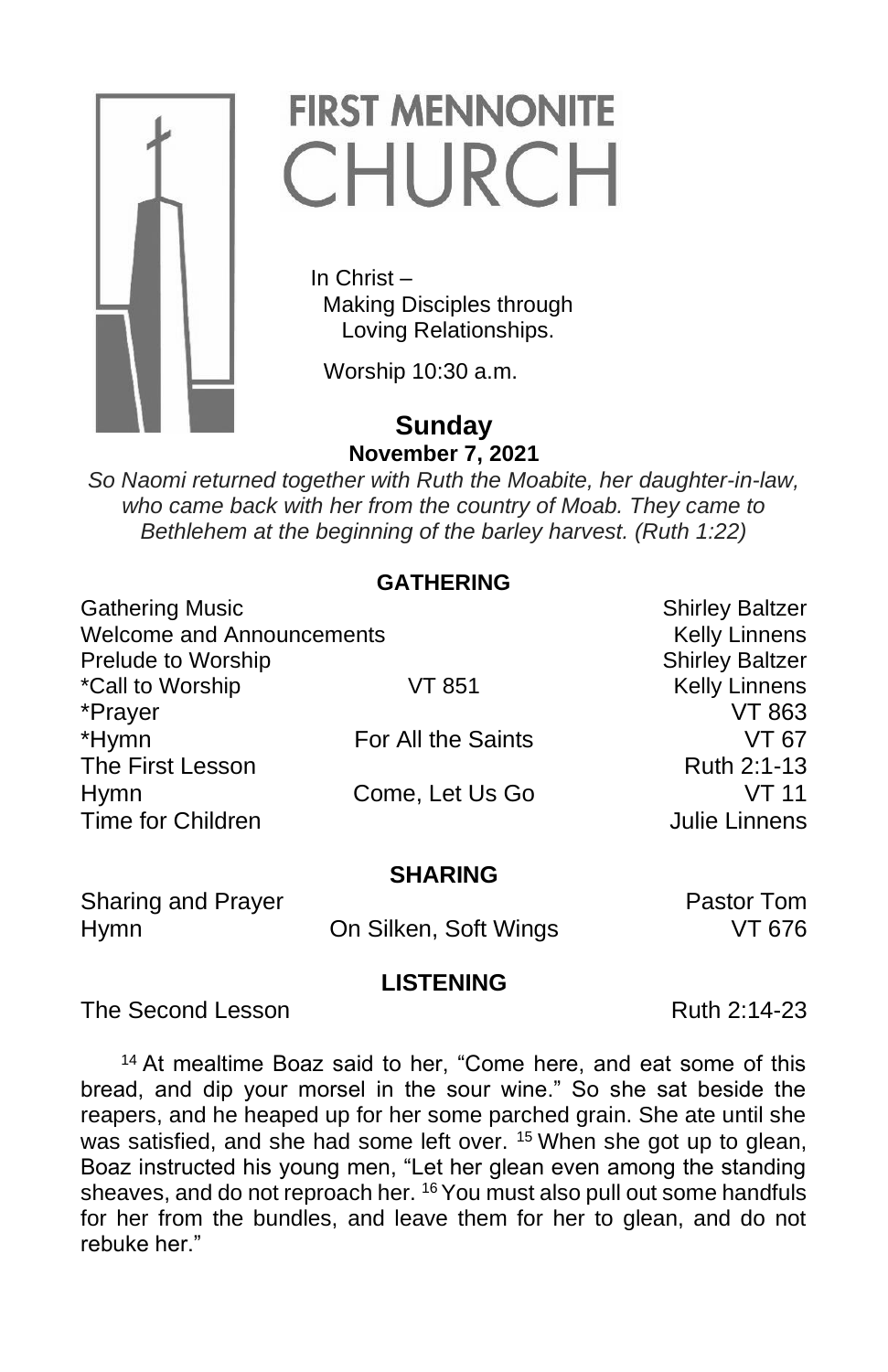<sup>17</sup> So she gleaned in the field until evening. Then she beat out what she had gleaned, and it was about an ephah of barley.<sup>18</sup> She picked it up and came into the town, and her mother-in-law saw how much she had gleaned. Then she took out and gave her what was left over after she herself had been satisfied. <sup>19</sup> Her mother-in-law said to her, "Where did you glean today? And where have you worked? Blessed be the man who took notice of you." So she told her mother-in-law with whom she had worked, and said, "The name of the man with whom I worked today is Boaz." <sup>20</sup> Then Naomi said to her daughter-in-law, "Blessed be he by the LORD, whose kindness has not forsaken the living or the dead!" Naomi also said to her, "The man is a relative of ours, one of our nearest kin." <sup>21</sup> Then Ruth the Moabite said, "He even said to me, 'Stay close by my servants, until they have finished all my harvest.' " <sup>22</sup> Naomi said to Ruth, her daughter-in-law, "It is better, my daughter, that you go out with his young women, otherwise you might be bothered in another field." <sup>23</sup> So she stayed close to the young women of Boaz, gleaning until the end of the barley and wheat harvests; and she lived with her mother-in-law.

| Sermon                 | As It Happened                   | Pastor Tom      |
|------------------------|----------------------------------|-----------------|
|                        | <b>RESPONDING</b>                | VT 419          |
| <b>Hymn</b><br>Sending | <b>Great Is Thy Faithfulness</b> |                 |
| Postlude               |                                  | Shirley Baltzer |

**Shirley Baltzer** 

*A WARM WELCOME TO ALL who are gathered to worship, wherever you are, and whenever you watch this service!*

**Mission Sunday is November 14!** Bethany Amstutz Schrag will share about her MCC Learning trip to Nepal. Lunch will be served after church and will include Chicken Lo Mein and Pork Dumplings from Panda Kitchen and cake. Bring a salad to share. Invite your friends! Offering will go to Mennonite Mission Network.

**Bethel College's Organ Recital Series returns in-person with Shirley Sprunger King, D.M.A. Tuesday, Nov. 9 at 7 p.m.**, in the Ad Building chapel. Chapel seating will be limited, and a livestream option will be offered on the big screen in Krehbiel Auditorium in Luyken Fine Arts Center. Bethel's current COVID-19 protocols require physical distancing and mask-wearing indoors with groups of 10 or more.

**MDS Region 3 Annual Meeting** is Nov. 12-13, 2021 at Hesston Mennonite Church in Hesston, KS. Registration table opens at 4 p.m. on Friday, November 12. **RSVP** by completing the online registration form